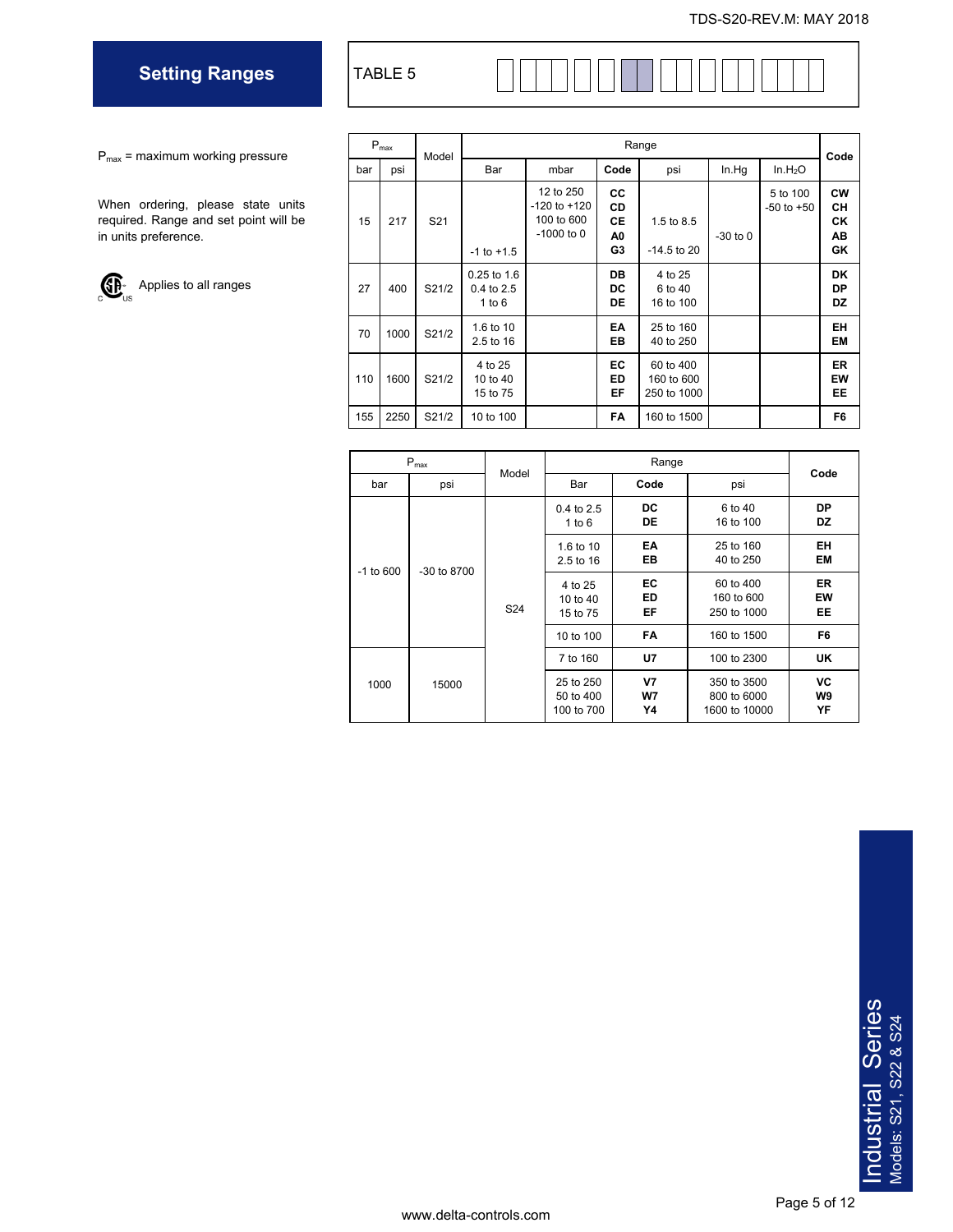**Switch Options** TABLE 6

| Model S21/4                                                                                                                                                                       |                                                                                             |                                                                                                                                                                                                                                                                                                                                                                                                                                                                                                                                                                                                                                                                                                                                                                                                                                                                                                                                                                                                                                                                    |               |       |          |           |              |                            |                                        |  |  |
|-----------------------------------------------------------------------------------------------------------------------------------------------------------------------------------|---------------------------------------------------------------------------------------------|--------------------------------------------------------------------------------------------------------------------------------------------------------------------------------------------------------------------------------------------------------------------------------------------------------------------------------------------------------------------------------------------------------------------------------------------------------------------------------------------------------------------------------------------------------------------------------------------------------------------------------------------------------------------------------------------------------------------------------------------------------------------------------------------------------------------------------------------------------------------------------------------------------------------------------------------------------------------------------------------------------------------------------------------------------------------|---------------|-------|----------|-----------|--------------|----------------------------|----------------------------------------|--|--|
| <b>CSA RATING</b>                                                                                                                                                                 |                                                                                             | IEC947-5-1 / EN 60947-5-1 RATING                                                                                                                                                                                                                                                                                                                                                                                                                                                                                                                                                                                                                                                                                                                                                                                                                                                                                                                                                                                                                                   |               |       |          |           |              |                            |                                        |  |  |
| (RESISTIVE)                                                                                                                                                                       | Designation &                                                                               | Rated operational current $_{1e}$ (A)                                                                                                                                                                                                                                                                                                                                                                                                                                                                                                                                                                                                                                                                                                                                                                                                                                                                                                                                                                                                                              | Ui            | Uimp  |          | VA Rating |              | Contact                    | Code                                   |  |  |
| § See note                                                                                                                                                                        | <b>Utilization Category</b>                                                                 | At rated operational voltage $U_{\text{e}}$                                                                                                                                                                                                                                                                                                                                                                                                                                                                                                                                                                                                                                                                                                                                                                                                                                                                                                                                                                                                                        |               |       |          | Make      | <b>Break</b> |                            |                                        |  |  |
| 5 Amps @ 110/250V AC<br>Light Duty for AC only                                                                                                                                    | AC14 D300<br>DC13 R300                                                                      | 0.6/0.3A @ 120/240 V AC<br>0.22/0.1A @ 125/250V DC                                                                                                                                                                                                                                                                                                                                                                                                                                                                                                                                                                                                                                                                                                                                                                                                                                                                                                                                                                                                                 | 250V          | 0.8kV | AC<br>DC | 432<br>28 | 72<br>28     | <b>SPDT</b><br><b>DPDT</b> | 00<br>01                               |  |  |
| 5 Amps @ 110/250V AC and<br>2 Amps @ 30V DC<br>General purpose precision                                                                                                          | AC14 D300<br>DC13 R300                                                                      | 0.6/0.3A @ 120/240 V AC<br>0.22/0.1A @ 125/250V DC                                                                                                                                                                                                                                                                                                                                                                                                                                                                                                                                                                                                                                                                                                                                                                                                                                                                                                                                                                                                                 | 250V          | 0.8kV | AC<br>DC | 432<br>28 | 72<br>28     | <b>SPDT</b><br><b>DPDT</b> | 02<br>03                               |  |  |
| 1 Amp @ 125V AC and<br>§ 100mA @ 30V DC<br>Gold Alloy contacts for low<br>voltage switching                                                                                       |                                                                                             | 1A @ 125 VAC RESISTIVE (IEC 1058-1/EN 61058-1)                                                                                                                                                                                                                                                                                                                                                                                                                                                                                                                                                                                                                                                                                                                                                                                                                                                                                                                                                                                                                     |               |       |          |           |              |                            |                                        |  |  |
| § 5 Amps @ 110/250V AC &<br>5 Amps @ 30V DC<br>Environmentally sealed                                                                                                             | AC14 D300<br>DC13 R300                                                                      | 0.6/0.3A @ 120/240 V AC<br>0.22/0.1A @ 125/250V DC                                                                                                                                                                                                                                                                                                                                                                                                                                                                                                                                                                                                                                                                                                                                                                                                                                                                                                                                                                                                                 | 250V          | 0.5kV | AC<br>DC | 432<br>28 | 72<br>28     | SPDT*<br>DPDT*             | 08<br>09                               |  |  |
| 15 Amps @ 125/250/480V AC<br>General purpose precision                                                                                                                            | AC14 D300                                                                                   | 0.6/0.3A @ 120/240V AC                                                                                                                                                                                                                                                                                                                                                                                                                                                                                                                                                                                                                                                                                                                                                                                                                                                                                                                                                                                                                                             | 250V          | 0.8kV | AC       | 432       | 72           | <b>SPDT</b><br><b>DPDT</b> | 10<br>11                               |  |  |
| § 1 Amp @ 30V AC and<br><b>30V DC</b> Environmentally<br>sealed with gold contacts                                                                                                | AC14 E150                                                                                   | $0.3A \ @ \ 120 \ V \ AC$                                                                                                                                                                                                                                                                                                                                                                                                                                                                                                                                                                                                                                                                                                                                                                                                                                                                                                                                                                                                                                          | 125V          | 0.5kV | AC       | 216       | 36           | SPDT*<br>DPDT*             | 0G<br>0H                               |  |  |
| 5 Amps @ 250V AC &<br>2 Amps @ 30V DC<br>Hermetically sealed. Gold<br>plated silver contacts                                                                                      | AC14 D300<br>DC13 R300                                                                      | 0.6/0.3A @ 120/240 V AC<br>0.22/0.1A @ 125/250V DC                                                                                                                                                                                                                                                                                                                                                                                                                                                                                                                                                                                                                                                                                                                                                                                                                                                                                                                                                                                                                 | 250V          | 0.5kV | AC<br>DC | 432<br>28 | 72<br>28     | <b>SPDT</b><br><b>DPDT</b> | H2<br>$H3^{\dagger}$ , $H6^{\ddagger}$ |  |  |
| † 2 Single pole, double throw, simultaneous falling under pressure<br>‡ 2 Single pole, double throw, simultaneous rising under pressure                                           |                                                                                             |                                                                                                                                                                                                                                                                                                                                                                                                                                                                                                                                                                                                                                                                                                                                                                                                                                                                                                                                                                                                                                                                    |               |       |          |           |              |                            |                                        |  |  |
| Model S22                                                                                                                                                                         |                                                                                             |                                                                                                                                                                                                                                                                                                                                                                                                                                                                                                                                                                                                                                                                                                                                                                                                                                                                                                                                                                                                                                                                    |               |       |          |           |              |                            |                                        |  |  |
| 5 Amps @ 110/250V AC<br>Adjustable for AC only                                                                                                                                    | AC14 D300                                                                                   | 0.6/0.3A @ 120/240 V AC                                                                                                                                                                                                                                                                                                                                                                                                                                                                                                                                                                                                                                                                                                                                                                                                                                                                                                                                                                                                                                            | 250V<br>0.8kV |       | AC       | 432       | 72           | <b>SPDT</b>                | 0C                                     |  |  |
| 5 Amps @ 110/250V AC &<br>2 Amps @ 30V DC<br>Adjustable                                                                                                                           | AC14 D300<br>DC13 R300                                                                      | 0.6/0.3A @ 120/240 V AC<br>0.22/0.1A @ 125/250V DC                                                                                                                                                                                                                                                                                                                                                                                                                                                                                                                                                                                                                                                                                                                                                                                                                                                                                                                                                                                                                 | 250V          | 0.8kV | AC<br>DC | 432<br>28 | 72<br>28     | <b>SPDT</b>                | 0D                                     |  |  |
| <b>NOTE:</b><br>Enclosure Codes T and U.<br>Microswitch Codes 02 and 03.<br>CSA rating as follows:-<br>When used in enclosures T and U.<br>$Ui = \text{rated insulation voltage}$ | 110/250V AC 5A 250V/125V DC 0.25/0.5A<br>00, 01, 02, 03, 04, 05, H2, H3†, H6‡ microswitches | Enclosure Codes H and R.<br>Microswitch Codes 02 and 03.<br>CSA rating as follows:-<br>110/250V AC 5A 250V/125/30V DC 0.25/0.5/2A<br>CSA accepted component for use in hazardous areas Class 1, Div 2, Groups A, B, C and D.<br>The electrical rating is dependent on the microswitch fitted to the instrument. The electrical ratings defined by each approval that the microswitch complies<br>with and is shown on the product nameplate, ie CSA, or IEC. It should be noted that the instrument must be used within the electrical rating specified from<br>the approval you require. This table lists the actual IEC ratings against the Designation & Utilization Category marked on the nameplates. In the absence of<br>any verification by CSA the microswitch § manufacturer's rating is stated in <i>italics and bold</i> . If in doubt seek guidance from the factory.<br><b>NOTE:</b> For low energy circuits e.g, 30V and up to 100mA, we recommend using gold alloy contact switches.<br>Uimp = rated impulse to withstand voltage across contacts. |               |       |          |           |              |                            |                                        |  |  |
|                                                                                                                                                                                   |                                                                                             |                                                                                                                                                                                                                                                                                                                                                                                                                                                                                                                                                                                                                                                                                                                                                                                                                                                                                                                                                                                                                                                                    |               |       |          |           |              |                            |                                        |  |  |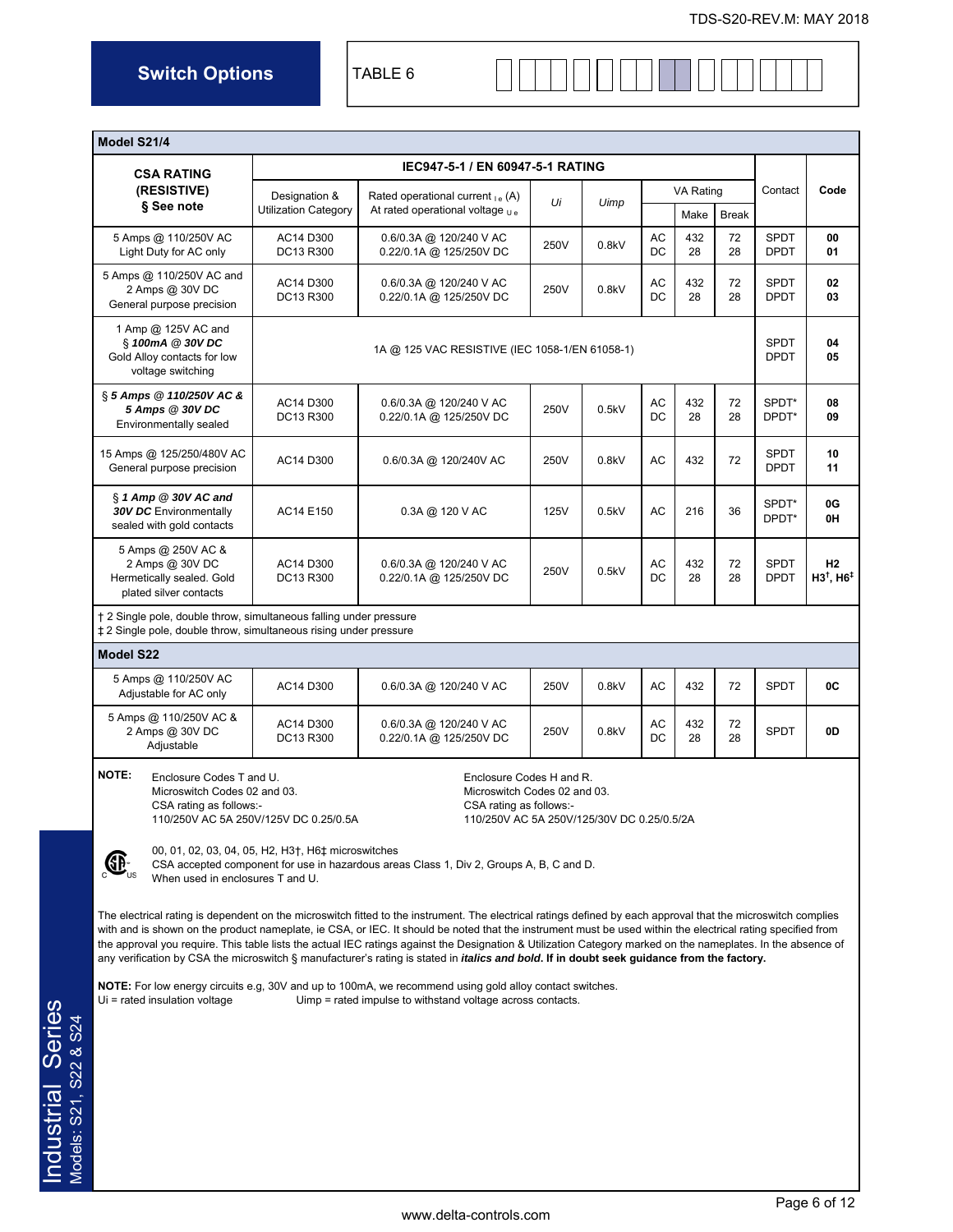# **Process Connection**

TABLE 7

TABLE 9

Applies to all connections in this table.

|                                      | Code |
|--------------------------------------|------|
| Rc 1/4 (1/4 BSP tr INT) to (ISO 7/1) |      |
| $1/4$ -18 NPT INT                    |      |
| 1/2-14 NPT INT                       |      |
| $1/2$ -14 NPT EXT                    |      |

# **Options & Treatments**

| R<br>$\overline{\phantom{0}}$<br>ᅮ<br>_<br>O<br>---<br>. .<br> |  |  |  |  |  |  |  |  |  |  |  |  |  |  |  |  |  |  |  |  |  |
|----------------------------------------------------------------|--|--|--|--|--|--|--|--|--|--|--|--|--|--|--|--|--|--|--|--|--|
|----------------------------------------------------------------|--|--|--|--|--|--|--|--|--|--|--|--|--|--|--|--|--|--|--|--|--|

Combinations available, apply for details.



Applies to all options and treatments in this table.

|                                                                                                                | Code                               |
|----------------------------------------------------------------------------------------------------------------|------------------------------------|
| Tropicalisation High humidity atmospheres                                                                      | 01                                 |
| Marine and Offshore Saline atmosphere or salt spray                                                            | 02                                 |
| Ammonia Process (wetted) parts and construction suitable for<br>atmospheric ammonia                            | 03                                 |
| Oxygen Service 2: Process (wetted) parts are cleaned for oxygen                                                | 04                                 |
| Oxygen Service 3: Process and non-process parts are cleaned for<br>use with oxygen                             | 05                                 |
| Stainless Steel Pipe Mounting Bracket Permits local 2" pipe work to<br>be utilized for mounting the instrument | 10                                 |
| Category IV Safety Accessory as defined in the Pressure<br>Equipment Directive 2014/68/EU                      | 60                                 |
| Tagging - Variety of tagging methods are available                                                             | <b>APPLY FOR</b><br><b>DETAILS</b> |
| Applies when - no option is required and selection is made from<br>special engineering                         | 00                                 |

# **Special Engineering**

Last 4 digits of model code only used when special engineering is required.



 $\overline{\mathbb{CP}}_{\mathsf{us}}^*$  Refer to engineering

| Please consult Delta sales engineering for special requirements | <b>TBA</b> |
|-----------------------------------------------------------------|------------|

**Code**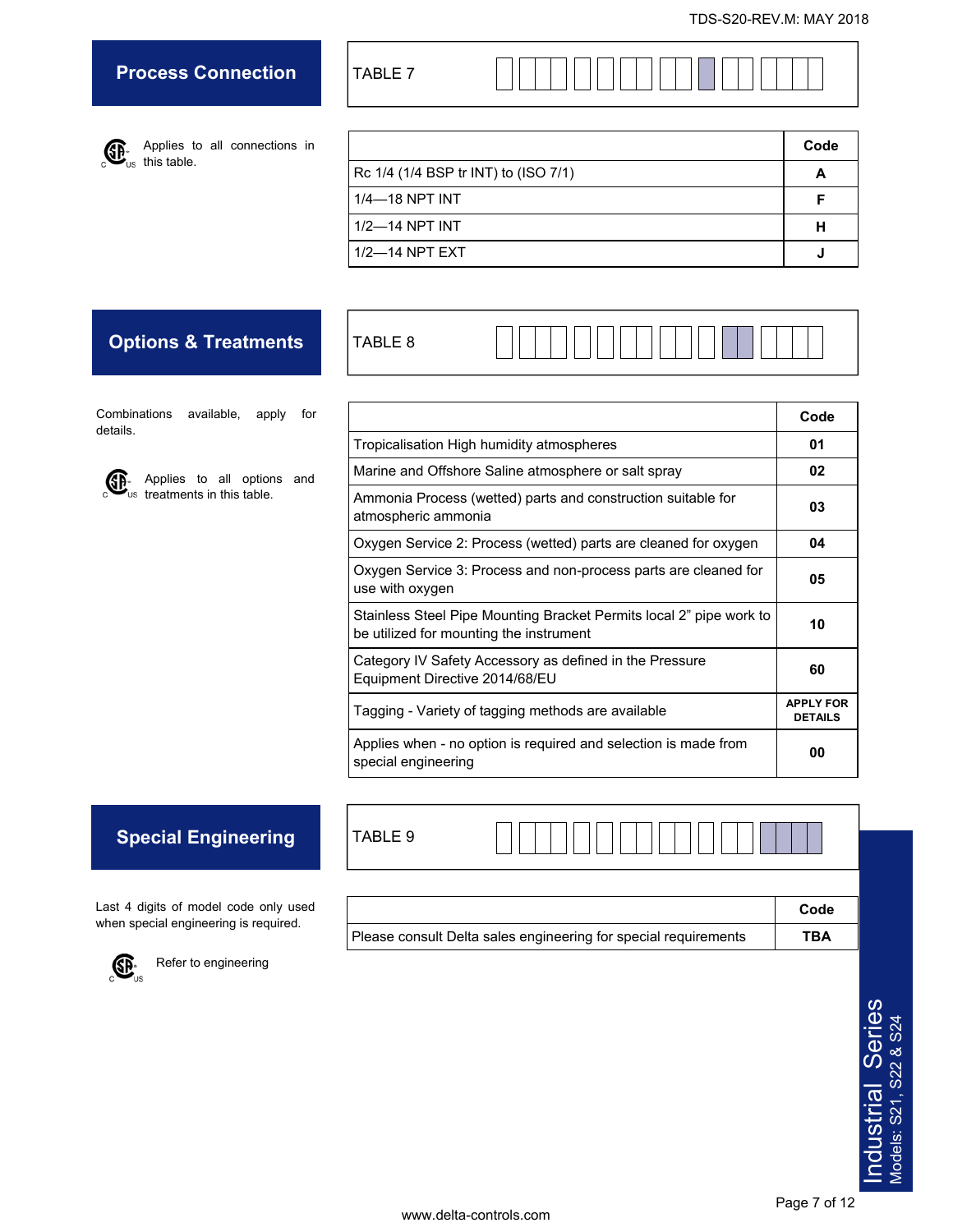**Performance Data TABLE 10** 

#### **TABLES 10A, 10B MODEL S21 FIXED SWITCHING DIFFERENTIAL**

Due to manufacturing tolerances the figures quoted in these tables are for guidance only.

Flameproof models maybe up to 2 times higher depending on the range.

Should the differential be critical for specific applications our engineers should be consulted prior to ordering.

### **PSI UNITS TABLE 10A**

|                | Range               | $P_{\text{max}}$<br>psi |                |      |      |      |      |                | <b>SWITCHING OPTIONS</b><br>SWITCHING DIFFERENTIAL IN H <sub>2</sub> O / in Hg / psi |       |                |       |
|----------------|---------------------|-------------------------|----------------|------|------|------|------|----------------|--------------------------------------------------------------------------------------|-------|----------------|-------|
| Code           | $H2O$ / in Hg / psi |                         | 0 <sub>0</sub> | 01   | 02   | 03   | 04   | 0 <sub>5</sub> | 08/0G                                                                                | 09/0H | H <sub>2</sub> | H3/H6 |
| <b>CW</b>      | 5 to 100            | 217                     | 2.0            | 3.2  | 2.4  | 3.2  | 2.0  | 2.4            | 3.2                                                                                  | 6.0   | 12.0           | 12.0  |
| <b>CH</b>      | $-50$ to $+50$      | 217                     | 3.2            | 5.6  | 3.2  | 9.2  | 3.2  | 3.2            | 5.6                                                                                  | 7.2   | 8.0            | 8.0   |
| <b>CK</b>      | 1.5 to 8.5          | 217                     | 3.2            | 5.6  | 6.0  | 9.2  | 3.2  | 4.8            | 5.6                                                                                  | 7.2   | 18.0           | 18.0  |
| AB             | $-30$ to $0$        | 217                     | 0.6            | 0.8  | 1.3  | 1.7  | 0.5  | 0.5            | 0.8                                                                                  | 1.0   | 3.0            | 3.0   |
| GK             | 14.5 to +20         | 218                     | 0.3            | 0.6  | 0.7  | 1.5  | 0.3  | 0.4            | 0.5                                                                                  | 0.7   | 2.2            | 2.2   |
| <b>DK</b>      | 4 to 25             | 400                     | 0.4            | 0.7  | 1.0  | 1.5  | 1.0  | 1.5            | 2.6                                                                                  | 3.5   | 1.2            | 2.3   |
| <b>DP</b>      | 6 to 40             | 400                     | 0.4            | 0.7  | 1.0  | 1.5  | 1.0  | 1.5            | 2.6                                                                                  | 3.5   | 1.2            | 2.3   |
| <b>DZ</b>      | 16 to 100           | 400                     | 0.6            | 0.9  | 1.7  | 2.0  | 1.5  | 2.2            | 3.5                                                                                  | 1.6   | 2.9            | 5.8   |
| EH             | 25 to 160           | 1000                    | 1.5            | 2.2  | 3.6  | 6.5  | 2.2  | 3.3            | 11.6                                                                                 | 14.5  | 6.0            | 11.6  |
| <b>EM</b>      | 40 to 250           | 1000                    | 2.2            | 4.0  | 5.1  | 9.9  | 3.6  | 5.8            | 13.1                                                                                 | 17.4  | 7.5            | 14.5  |
| <b>ER</b>      | 60 to 400           | 1600                    | 4.4            | 6.5  | 15.2 | 19.6 | 7.3  | 10.2           | 26.0                                                                                 | 35.0  | 26.0           | 52.0  |
| EW             | 160 to 600          | 1600                    | 7.3            | 11.6 | 20.0 | 26.0 | 11.6 | 17.4           | 44.0                                                                                 | 46.0  | 31.0           | 61.0  |
| EE             | 250 to 1000         | 1600                    | 9.4            | 14.5 | 25.0 | 33.0 | 14.5 | 22.0           | 44.0                                                                                 | 58.0  | 51.0           | 102   |
| F <sub>6</sub> | 160 to 1500         | 2250                    | 14.5           | 22.0 | 51.0 | 65.0 | 29.0 | 44.0           | 87.0                                                                                 | 116   | 73.0           | 145   |

### **MODEL S21 BAR UNITS TABLE 10B**

|                | Range            | $\mathsf{P}_{\mathsf{max}}$<br>bar |      |      |      |      |      |      | SWITCHING OPTIONS<br>SWITCHING DIFFERENTIAL IN mbar |       |                |       |
|----------------|------------------|------------------------------------|------|------|------|------|------|------|-----------------------------------------------------|-------|----------------|-------|
| Code           | mbar/bar         |                                    | 00   | 01   | 02   | 03   | 04   | 05   | 08/0G                                               | 09/0H | H <sub>2</sub> | H3/H6 |
| CC             | 12 to 250        | 15                                 | 5    | 8    | 6    | 8    | 5    | 6    | 8                                                   | 15    | 30             | 30    |
| <b>CD</b>      | $-120$ to $+120$ | 15                                 | 8    | 14   | 8    | 23   | 8    | 8    | 14                                                  | 18    | 20             | 20    |
| <b>CE</b>      | 100 to 600       | 15                                 | 8    | 14   | 15   | 23   | 8    | 12   | 14                                                  | 18    | 45             | 45    |
| A <sub>0</sub> | $-1000$ to 0     | 15                                 | 21   | 27   | 45   | 60   | 18   | 18   | 30                                                  | 36    | 105            | 105   |
| G <sub>3</sub> | $-1$ to $+1.5$   | 15                                 | 21   | 40   | 48   | 100  | 24   | 30   | 36                                                  | 45    | 150            | 150   |
| DB             | 0.25 to 1.6      | 27                                 | 30   | 45   | 70   | 100  | 70   | 100  | 180                                                 | 240   | 80             | 160   |
| DC             | 0.4 to 2.5       | 27                                 | 30   | 45   | 70   | 100  | 70   | 100  | 180                                                 | 240   | 80             | 160   |
| DE             | 1 to 6           | 27                                 | 40   | 60   | 120  | 140  | 100  | 150  | 240                                                 | 320   | 200            | 400   |
| EA             | 1.6 to 10        | 70                                 | 100  | 150  | 250  | 450  | 150  | 230  | 800                                                 | 1000  | 400            | 800   |
| EB             | 2.5 to 16        | 70                                 | 150  | 275  | 350  | 680  | 250  | 400  | 900                                                 | 1200  | 500            | 1000  |
| EC             | 4 to 25          | 110                                | 300  | 450  | 1050 | 1350 | 500  | 700  | 1800                                                | 2400  | 1800           | 3600  |
| ED             | 10 to 40         | 110                                | 500  | 800  | 1400 | 1800 | 800  | 1200 | 3000                                                | 3200  | 2100           | 4200  |
| EF             | 15 to 75         | 110                                | 650  | 1000 | 1750 | 2250 | 1000 | 1500 | 3000                                                | 4000  | 3500           | 7000  |
| <b>FA</b>      | 10 to 100        | 155                                | 1000 | 1500 | 3500 | 4500 | 2000 | 3000 | 6000                                                | 8000  | 5000           | 10000 |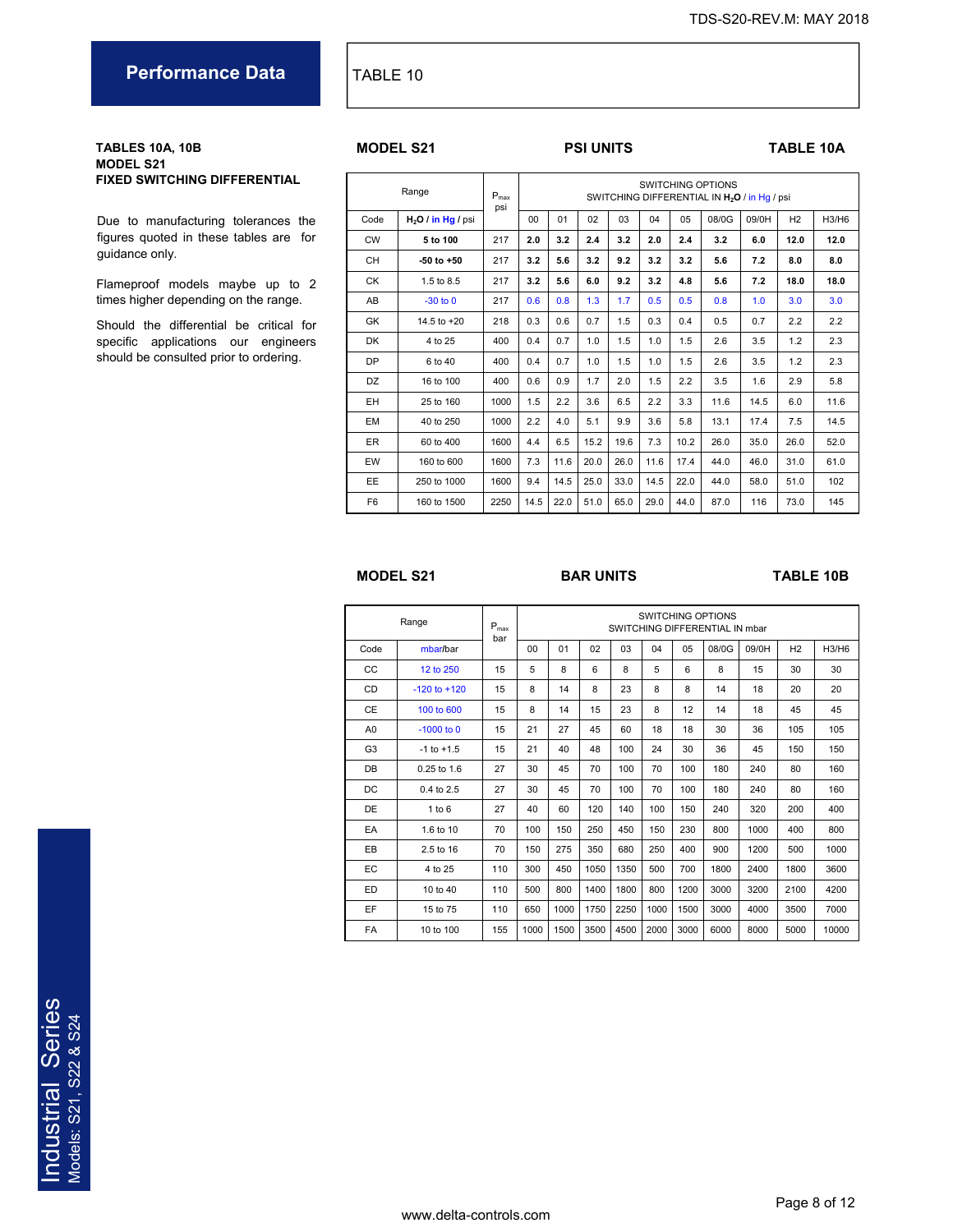### **Performance Data** TABLE 10

#### **TABLES 10C, 10D MODEL S24 FIXED SWITCHING DIFFERENTIAL**

Due to manufacturing tolerances the figures quoted in these tables are for guidance only.

Flameproof models maybe up to 2 times higher depending on the range.

Should the differential be critical for specific applications, our engineers should be consulted prior to ordering.

#### **MODEL S24 PSI UNITS TABLE 10C**

|                | Range         |       | SWITCHING OPTIONS<br>SWITCHING DIFFERENTIAL IN psi<br>$P_{\text{max}}$ |      |      |      |      |      |       |       |                |       |  |  |
|----------------|---------------|-------|------------------------------------------------------------------------|------|------|------|------|------|-------|-------|----------------|-------|--|--|
| Code           | psi           | psi   | 00                                                                     | 01   | 02   | 03   | 04   | 05   | 08/0G | 09/0H | H <sub>2</sub> | H3/H6 |  |  |
| <b>DP</b>      | 6 to 40       | 8700  | 3.2                                                                    | 4.8  | 5.8  | 5.8  | 4.4  | 4.4  | 6.5   | 7.4   | 6.0            | 11.6  |  |  |
| <b>DZ</b>      | 16 to 100     | 8700  | 3.5                                                                    | 5.8  | 8.7  | 11.6 | 7.3  | 10.2 | 8.7   | 9.4   | 12.0           | 23.0  |  |  |
| EH             | 25 to 160     | 8700  | 5.5                                                                    | 10.2 | 11.6 | 17.4 | 8.7  | 13.0 | 8.7   | 11.0  | 18.0           | 35.0  |  |  |
| <b>EM</b>      | 40 to 250     | 8700  | 6.7                                                                    | 11.5 | 11.6 | 17.4 | 8.7  | 13.0 | 11.6  | 17.4  | 18.0           | 35.0  |  |  |
| <b>ER</b>      | 60 to 400     | 8700  | 12.5                                                                   | 20.0 | 17.4 | 23.0 | 11.6 | 17.4 | 20.0  | 22.0  | 34.0           | 67.0  |  |  |
| EW             | 160 to 600    | 8700  | 14.5                                                                   | 23.0 | 29.0 | 44.0 | 22.0 | 36.0 | 29.0  | 44.0  | 51.0           | 102   |  |  |
| EE             | 250 to 1000   | 8700  | 22.0                                                                   | 28.0 | 36.0 | 73.0 | 22.0 | 58.0 | 44.0  | 58.0  | 58.0           | 116   |  |  |
| F <sub>6</sub> | 160 to 1500   | 8700  | 29.0                                                                   | 36.0 | 65.0 | 87.0 | 51.0 | 73.0 | 58.0  | 73.0  | 73.0           | 145   |  |  |
| UK             | 100 to 2300   | 15000 | 49.0                                                                   | 80.0 | 99.0 | 145  | 58.0 | 77.0 | 73.0  | 90.0  | 150            | 290   |  |  |
| <b>VC</b>      | 350 to 3500   | 15000 | 81.0                                                                   | 162  | 145  | 244  | 122  | 203  | 725   | 870   | 370            | 725   |  |  |
| W <sub>9</sub> | 800 to 6000   | 15000 | 128                                                                    | 255  | 255  | 574  | 192  | 319  | 1160  | 1160  | 600            | 1160  |  |  |
| YF             | 1600 to 10000 | 15000 | 218                                                                    | 435  | 290  | 653  | 326  | 486  | 1450  | 1450  | 750            | 1450  |  |  |

#### **MODEL S24 BAR UNITS TABLE 10D**

|                | Range      | $P_{max}$ |       | <b>SWITCHING OPTIONS</b><br>SWITCHING DIFFERENTIAL IN mbar |       |       |       |       |        |        |       |        |  |  |  |  |
|----------------|------------|-----------|-------|------------------------------------------------------------|-------|-------|-------|-------|--------|--------|-------|--------|--|--|--|--|
| Code           | bar        | bar       | 00    | 01                                                         | 02    | 03    | 04    | 05    | 08/0G  | 09/0H  | H2    | H3/H6  |  |  |  |  |
| DC             | 0.4 to 2.5 | 600       | 220   | 330                                                        | 400   | 400   | 300   | 300   | 450    | 510    | 400   | 800    |  |  |  |  |
| DE             | 1 to $6$   | 600       | 240   | 400                                                        | 600   | 800   | 500   | 700   | 600    | 650    | 800   | 1600   |  |  |  |  |
| EA             | 1.6 to 10  | 600       | 380   | 700                                                        | 800   | 1200  | 600   | 900   | 600    | 750    | 1200  | 2400   |  |  |  |  |
| EB.            | 2.5 to 16  | 600       | 480   | 790                                                        | 800   | 1200  | 600   | 900   | 800    | 1200   | 1200  | 2400   |  |  |  |  |
| EC             | 4 to 25    | 600       | 860   | 1400                                                       | 1200  | 1600  | 800   | 1200  | 1350   | 1500   | 2300  | 4600   |  |  |  |  |
| ED.            | 10 to 40   | 600       | 1000  | 1600                                                       | 2000  | 3000  | 1500  | 2500  | 2000   | 3000   | 3500  | 7000   |  |  |  |  |
| EF             | 15 to 75   | 600       | 1500  | 1900                                                       | 2500  | 5000  | 1500  | 4000  | 3000   | 4000   | 4000  | 8000   |  |  |  |  |
| <b>FA</b>      | 10 to 100  | 600       | 2000  | 2500                                                       | 4500  | 6000  | 3500  | 5000  | 4000   | 5000   | 5000  | 10000  |  |  |  |  |
| <b>U7</b>      | 7 to 160   | 1000      | 3400  | 5500                                                       | 6800  | 10000 | 4000  | 5300  | 5000   | 6200   | 10000 | 20000  |  |  |  |  |
| V <sub>7</sub> | 25 to 250  | 1000      | 5600  | 11200                                                      | 10000 | 16800 | 8400  | 14000 | 50000  | 60000  | 35000 | 50000  |  |  |  |  |
| W7             | 50 to 400  | 1000      | 8800  | 17600                                                      | 17600 | 39600 | 13200 | 22000 | 80000  | 80000  | 40000 | 80000  |  |  |  |  |
| Y4             | 100 to 700 | 1000      | 15000 | 30000                                                      | 20000 | 45000 | 22500 | 33500 | 100000 | 100000 | 50000 | 100000 |  |  |  |  |

# Industrial Series Industrial Series Models: S21, S22 & S24 Models: S21, S22 & S24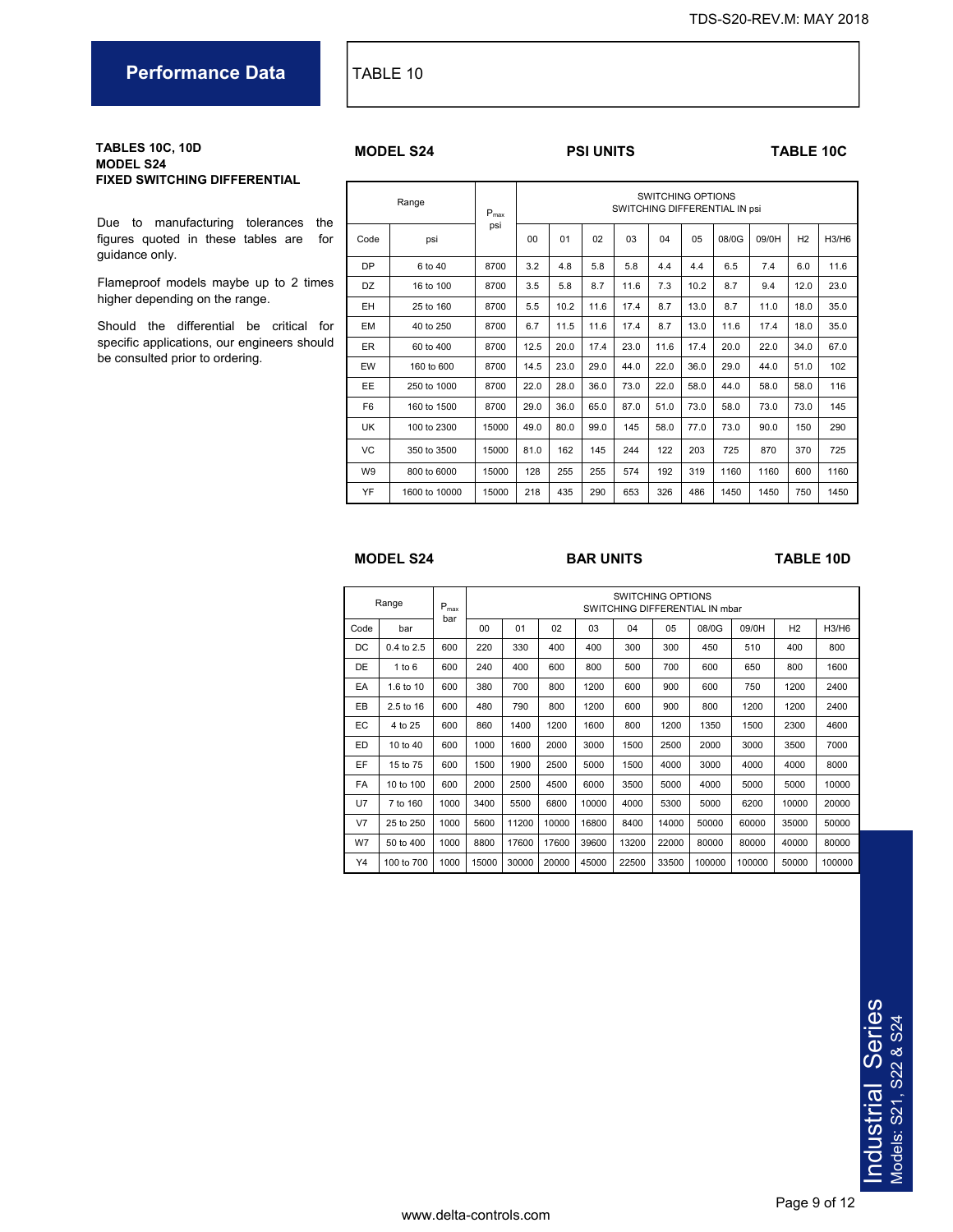# **Performance Data** FABLE 10

**TABLES 10E, 10F MODEL S22 ADJUSTABLE SWITCHING DIFFERENTIAL** 

Due to manufacturing tolerances the figures quoted in these tables are for guidance only.

Flameproof models maybe up to 2 times higher depending on the range.

Should the differential be critical for specific applications, our engineers should be consulted prior to ordering.

| <b>MODEL S22</b> |             |                         |                       | <b>PSI UNITS</b>                                       |      | <b>TABLE 10E</b> |  |  |  |
|------------------|-------------|-------------------------|-----------------------|--------------------------------------------------------|------|------------------|--|--|--|
| Range            |             | $P_{\text{max}}$<br>psi |                       | <b>SWITCHING OPTIONS</b><br>SWITCHING DIFFERENTIAL psi |      |                  |  |  |  |
| Code             | psi         |                         | $_{0C}$<br><b>MIN</b> | 0D<br><b>MAX</b>                                       |      |                  |  |  |  |
| <b>DK</b>        | 4 to 25     | 400                     | 0.2                   | 1.1                                                    | 1.0  | 2.9              |  |  |  |
| <b>DP</b>        | 6 to 40     | 400                     | 0.3                   | 1.2                                                    | 1.3  | 3.0              |  |  |  |
| DZ               | 16 to 100   | 400                     | 0.5                   | 2.8                                                    | 2.5  | 7.3              |  |  |  |
| EH.              | 25 to 160   | 1000                    | 1.9                   | 6.2                                                    | 6.4  | 16.0             |  |  |  |
| <b>EM</b>        | 40 to 250   | 1000                    | 3.2                   | 9.1                                                    | 9.6  | 23.0             |  |  |  |
| ER.              | 60 to 400   | 1600                    | 9.6                   | 35.0                                                   | 41.0 | 88.0             |  |  |  |
| EW               | 160 to 600  | 1600                    | 13.0                  | 61.0                                                   | 57.0 | 125              |  |  |  |
| EE.              | 250 to 1000 | 1600                    | 16.0                  | 62.0                                                   | 80.0 | 160              |  |  |  |
| F <sub>6</sub>   | 160 to 1500 | 2250                    | 25.0                  | 83.0                                                   | 96.0 | 212              |  |  |  |

### **MODEL S22 BAR UNITS TABLE 10F**

| Range     |               | $P_{max}$<br>bar | SWITCHING OPTIONS<br>SWITCHING DIFFERENTIAL mbar |            |                                |       |  |  |  |  |  |
|-----------|---------------|------------------|--------------------------------------------------|------------|--------------------------------|-------|--|--|--|--|--|
| Code      | bar           |                  | <b>MIN</b><br>0C                                 | <b>MAX</b> | <b>MIN</b><br><b>MAX</b><br>0D |       |  |  |  |  |  |
| DB        | $0.25$ to 1.6 | 27               | 11                                               | 78         | 66                             | 200   |  |  |  |  |  |
| DC        | 0.4 to 2.5    | 27               | 22                                               | 82         | 88                             | 210   |  |  |  |  |  |
| DE        | 1 to 6        | 27               | 33                                               | 190        | 170                            | 500   |  |  |  |  |  |
| EA        | 1.6 to 10     | 70               | 132                                              | 430        | 440                            | 1100  |  |  |  |  |  |
| EB        | 2.5 to 16     | 70               | 220                                              | 630        | 660                            | 1600  |  |  |  |  |  |
| EC.       | 4 to 25       | 110              | 660                                              | 2400       | 2800                           | 6100  |  |  |  |  |  |
| ED.       | 10 to $40$    | 110              | 880                                              | 3300       | 3900                           | 8600  |  |  |  |  |  |
| EF        | 15 to 75      | 110              | 1100                                             | 4300       | 5500                           | 11000 |  |  |  |  |  |
| <b>FA</b> | 10 to 100     | 155              | 1700                                             | 5700       | 6600                           | 14600 |  |  |  |  |  |

**Electrical Connections**

#### **Terminal Block**

Cable entry is to a non-pinching terminal block made of a non-hygroscopic thermosetting plastic, suitable for cables up to 2.5mm²/14AWG.

#### **Earthing/Grounding**

An earthing stud is provided inside all weatherproof enclosures, adjacent to the entry.External earthing is standard on flameproof versions. Safety note see Table 3.

#### **Dielectric Strength**

The electrical assembly is capable of withstanding \*2kV between live parts and earth/ground and 500V between open contacts.

\* 1.2kV for micro switch Codes H2, H3,and H6. Refer to Table 6.

#### **Electrical Entry**

**Chemical Seals** 

Standard options are listed in Table 3. Other threads can be accommodated by adaptors. Dual entry available, see Table 3.

### **Optional Extras**

**Mounting Position/Location/Installation**  Vertical as shown, IN DIMENSIONS, taking care to avoid siting in locations that

transmit excessive shock or vibration. For further advice contact our engineers.

Chemical seals of our own or proprietary manufacture can be fitted when required.

### **Pollution degree (EN60947-5-1)**  All products are suitable for use in pollution degree 3. For extreme conditions where

condensation may readily form, then sealed contacts should be used. See Table 6 Codes 08/09, 0G/0H, H2/H3/H6.

### **Electrical Isolation**

These products are not suitable for electrical isolation. Always isolate circuit separately to carry out any electrical work.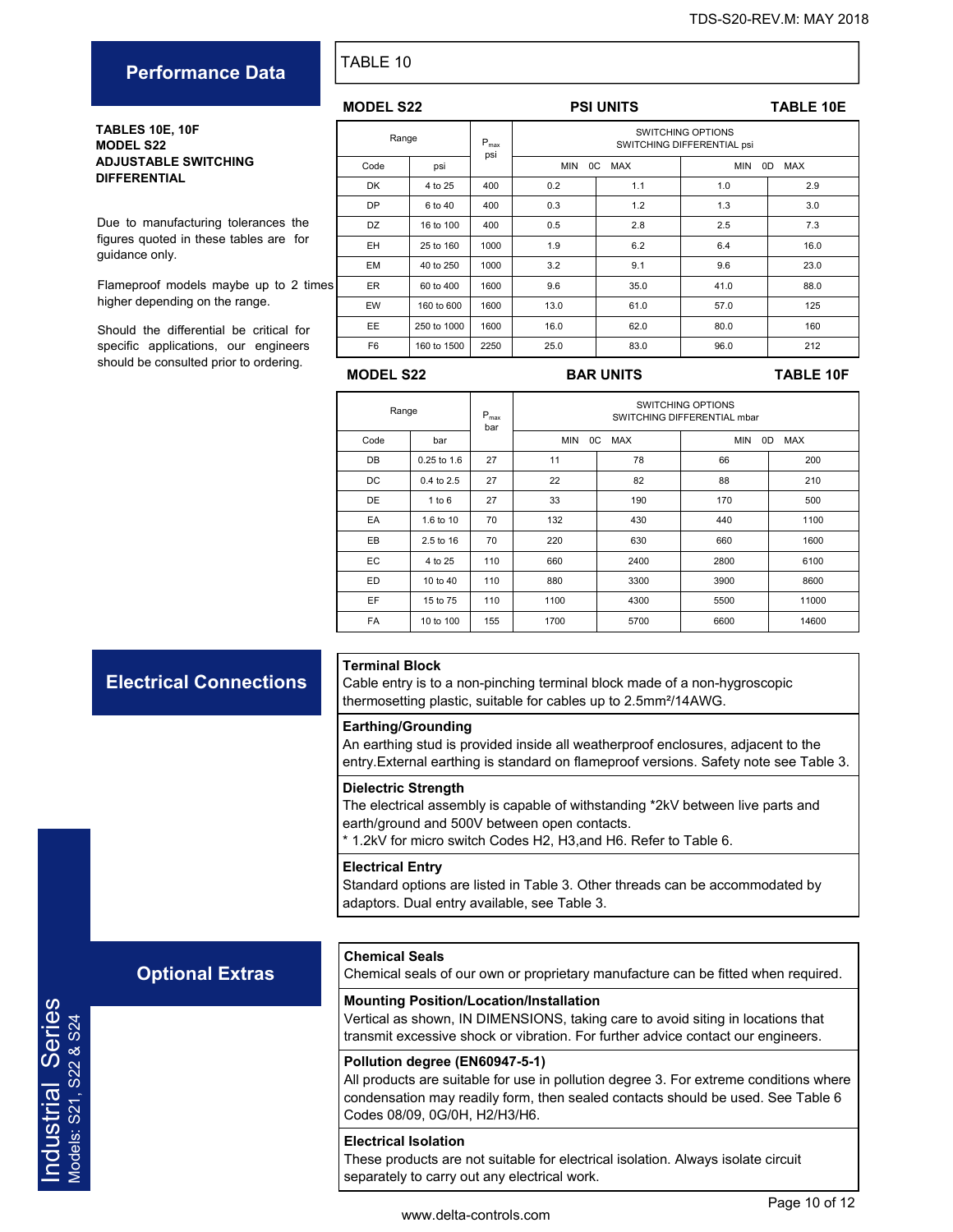### **EUROPEAN DIRECTIVES**

**Low voltage Directive (LVD) 2014/35/EU.** 

Compliant to LVD

#### **Pressure Equipment Directive (PED) 2014/68/EU:**

This product has a process connection size ≤DN25 and is therefore categorised as sound engineering practice under Cat 3.3

#### **ATEX Directive 2014/34/EU**



INTRINSIC SAFETY: Certificate No. Baseefa05ATEX0111 EN 60079-0, EN 60079-11

#### For Zone 0 models **(Enclosure code 4/5, see table 1)**

Because of the low voltages and currents of intrinsically safe circuits, we recommend using gold contacts. Refer to Table 6.

II 1 G Ex ia IIC T6 Ga (Tamb –25°C to +60°C) or T5 Ga (Tamb –60°C to +80°C)

FLAMEPROOF: Certificate No. BAS01ATEX2113X EN 60079-0, EN 60079-1, EN 60079-31, EN 60079-26

For Zone 0/1 models **(Enclosure code 2/3, see table 1)** 

#### **Fluorosilicone O-ring**

| $\mathcal{E}_\mathbf{X}$ II 1/2 GD | Ex d IIC T6 Ga/Gb (Tamb $-60^{\circ}$ C to $+65^{\circ}$ C) |
|------------------------------------|-------------------------------------------------------------|
|                                    | Ex ta/tb IIIC $T85^{\circ}$ C Da/Db                         |
| $\mathbf{E}$ II 1/2 GD             | Ex d IIC T5 Ga/Gb (Tamb $-60^{\circ}$ C to $+80^{\circ}$ C) |
|                                    | Ex ta/tb IIIC T100°C Da/Db                                  |

### **Nitrile O-ring**

{{z}

| $\langle \xi_{\mathbf{x}} \rangle$ II 1/2 GD               | Ex d IIC T6 Ga/Gb (Tamb $-30^{\circ}$ C to $+65^{\circ}$ C) |
|------------------------------------------------------------|-------------------------------------------------------------|
|                                                            | Ex ta/tb IIIC $T85^{\circ}$ C Da/Db                         |
| $\left\langle \sum_{n=1}^{\infty} \right\rangle$ II 1/2 GD | Ex d IIC T5 Ga/Gb (Tamb $-30^{\circ}$ C to $+80^{\circ}$ C) |
|                                                            | Ex ta/tb IIIC T100°C Da/Db                                  |

For Zone 1 models **(Enclosure code H/R, see table 1)** 

#### **Fluorosilicone O-ring**

| $\bigotimes$ II 2 GD | Ex d IIC T6 Gb (Tamb $-60^{\circ}$ C to $+65^{\circ}$ C) |
|----------------------|----------------------------------------------------------|
|                      | Ex tb IIIC $T85^{\circ}$ C Db                            |
| $\bigotimes$ II 2 GD | Ex d IIC T5 Gb (Tamb $-60^{\circ}$ C to $+80^{\circ}$ C) |
|                      | $Ex$ tb IIIC T100 $^{\circ}$ C Db                        |

#### **Nitrile O-ring**

| $\langle \xi_{\mathbf{x}} \rangle$ II 2 GD | Ex d IIC T6 Gb (Tamb $-30^{\circ}$ C to $+65^{\circ}$ C) |
|--------------------------------------------|----------------------------------------------------------|
|                                            | Ex tb IIIC $T85^{\circ}$ C Db                            |
| $\langle \xi \rangle$ II 2 GD              | Ex d IIC T5 Gb (Tamb $-30^{\circ}$ C to $+80^{\circ}$ C) |
|                                            | Ex tb IIIC $T100^{\circ}$ C Db                           |

#### **GLOBAL CERTIFICATION**



#### **CANADIAN STANDARDS ASSOCIATION**

Switches - Automatic - Pressure Type - for hazardous locations Enclosure codes T & U. Class 1, Groups C & D Class II, Groups E, F, G. LR94185-2

### **SAFETY INTEGRITY LEVEL (SIL)**

IEC 61508 Part 1 and 2 Systematic integrity and random integrity SIL2 Capable Certificate number DC060816C001